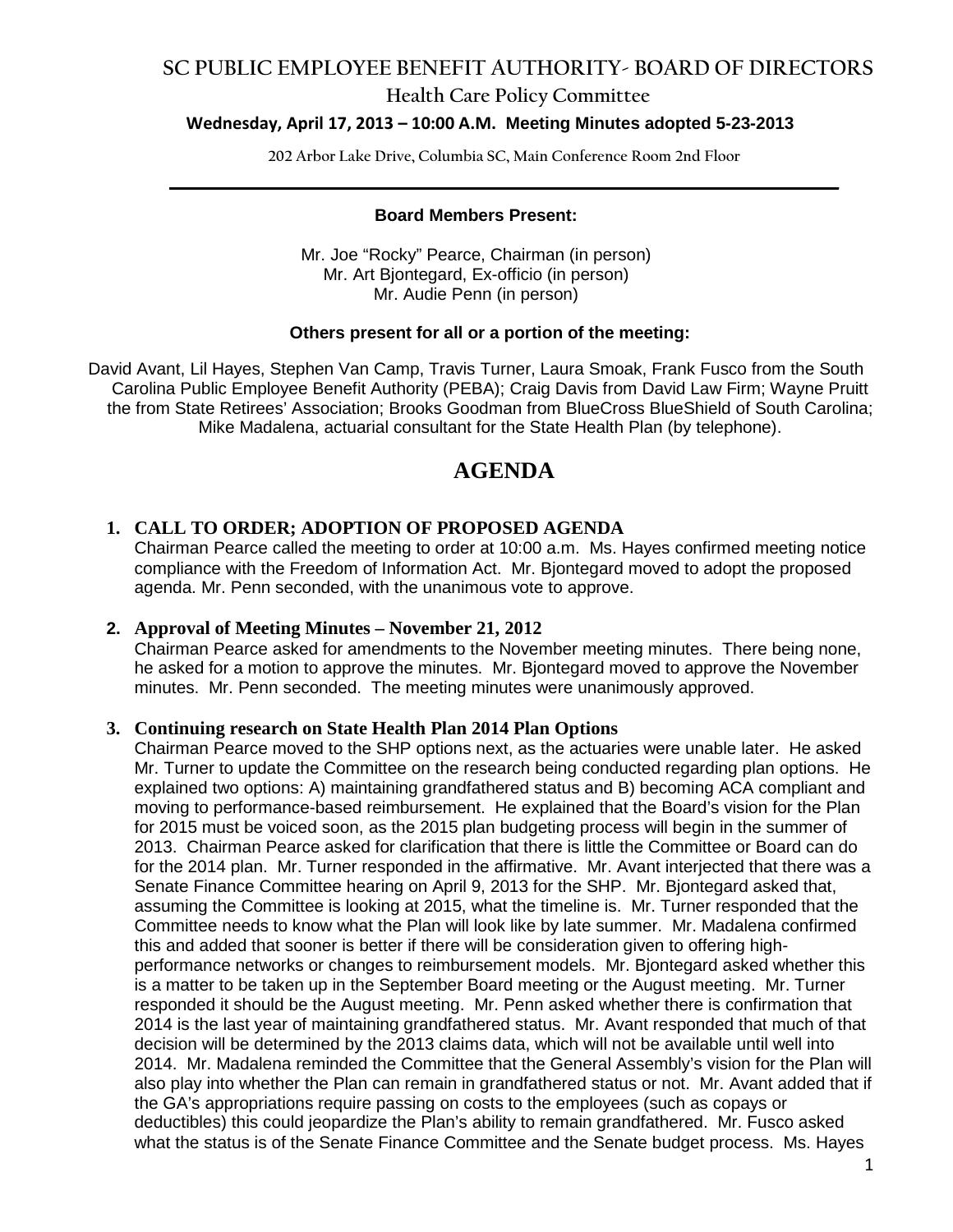#### **Health Care Policy Committee**

#### **Wednesday, April 17, 2013 – 10:00 A.M. Meeting Minutes adopted 5-23-2013**

**202 Arbor Lake Drive, Columbia SC, Main Conference Room 2nd Floor \_\_\_\_\_\_\_\_\_\_\_\_\_\_\_\_\_\_\_\_\_\_\_\_\_\_\_\_\_\_\_\_\_\_\_\_\_\_\_\_\_\_\_\_\_\_\_\_\_\_\_\_\_\_\_\_\_\_\_\_\_\_\_\_\_\_\_\_\_\_\_\_**

responded that they are in Committee. Mr. Fusco asked whether the House's budget is worth considering. Mr. Avant responded that it should fall between the Governor's executive budget and the House's budget. He added that they don't appear to want to give much more in the form of employer contributions. He noted that there are many options to consider using the proposed budgets as guidelines. Mr. Fusco then asked whether the considerations are all mathematical or do they consider health outcomes as well. Mr. Avant responded they are all mathematical. Mr. Fusco then asked Mr. Madalena what the cost would be to remain grandfathered for 2015 and what would it cost to go ACA compliant. Mr. Madalena responded that the ACA compliant costs would be probably higher, given inflation. He noted that claims trends will dictate the impact of either. Mr. Turner noted the trends in most recent years has been about \$200 million in increases. Mr. Fusco asked what the percentage increase would be to become ACA compliant. Mr. Turner responded it would be about 16%. Mr. Madalena interjected that with ACA compliance, there is greater latitude to make plan design changes. Mr. Bjontegard reminded the Committee that the consensus at the Wampee meeting in January was that the Plan will eventually have to become ACA compliant. He then asked whether staff has a sense of when that will likely be. He noted that if it will likely be 2015, the Committee needs to be considering how to design the Plan to take that into consideration. Mr. Avant responded that the decision to become ACA compliant must take into account the budgeting process because if the Board moves copays and deductibles to their threshold, there may be little flexibility for Plan design in future years if the GA does not appropriate enough to cover the increases. Mr. Turner reminded the Committee that the Governor's proposed budget would allow the Board to leave the copays and deductibles untouched for 2014 and use those as cost-leveraging tools for the 2015 Plan design, because the Governor's budget gives an additional \$85 million. Mr. Madalena added that the \$70 million mentioned earlier would be the incremental cost of going ACA compliant. Mr. Fusco asked what the number would be for remaining grand fathered compared to going ACA compliant. Mr. Turner responded that remaining grandfathered would require an additional \$239 million, whereas becoming ACA compliant would add another \$70 million to that. Mr. Bjontegard noted that if the focus is on 2015, the Board needs to move. Mr. Avant responded that it may be necessary to go ACA compliant if the Board is pushed by the budgeting process to pass costs onto the employees. Mr. Turner added that it will become increasingly difficult to stay grandfathered in the coming years. Mr. Bjontegard added the Committee/Board needs to make a call one way or another for 2015 so staff can be working on ACA compliance. Mr. Penn asked whether the Board would have to be forced to go ACA compliant by the budgeting process, since the GA is not willing to go ACA compliant voluntarily. Mr. Avant responded that is the tenor of the House, but that the Senate is not willing to absorb the increasing costs without seeing corresponding savings. Mr. Penn commented that the Board can either go ACA compliant and see whether there can offsetting costs and make the decision to go compliant voluntarily or it can plan what the compliant plan will look like in preparation for when the Board is forced to go ACA compliant by the budgeting process. Mr. Madalena noted that a compliant plan will essentially be a "clean slate" with regard to plan design so the Board will have more flexibility to build the savings into the plan. Mr. Penn asked whether the GA would be on board with a decision to go ACA compliant if the Board could show built in savings in the compliant plan design. Mr. Avant responded that the appetite of the GA is not to pass on these cost-shifting measures to the employees at this time. Chairman Pearce clarified this means the GA does not want higher deductibles or copays. Mr. Avant agreed. Chairman Pearce reminded the Committee that actuaries stated in Wampee that the SHP is an old plan. He added that the focus has been on ACA compliance but not on fixing a plan that is already outdated. This requires communicating to the GA earlier to make these considerations work. He asked for clarification that the August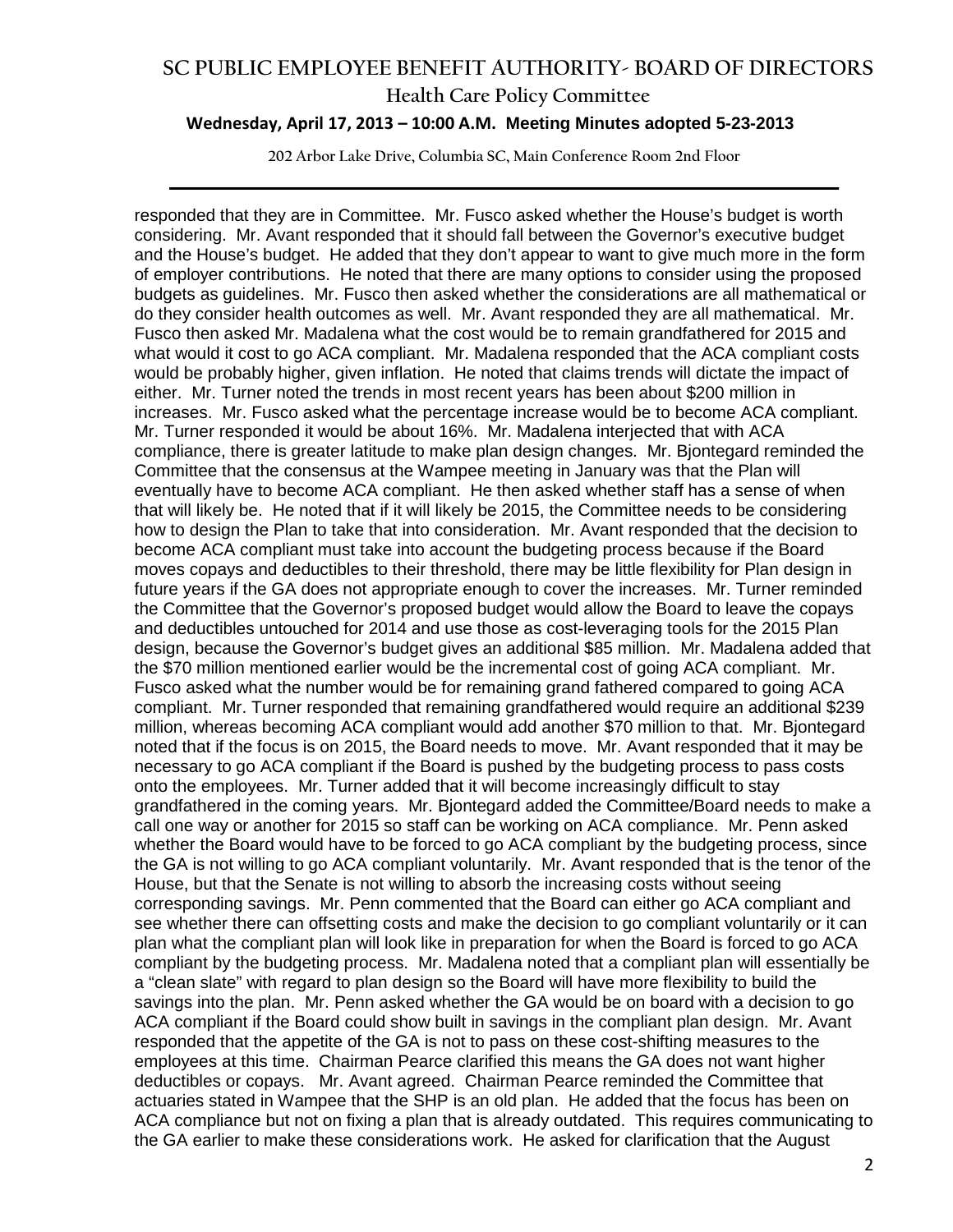#### **Health Care Policy Committee**

#### **Wednesday, April 17, 2013 – 10:00 A.M. Meeting Minutes adopted 5-23-2013**

**202 Arbor Lake Drive, Columbia SC, Main Conference Room 2nd Floor \_\_\_\_\_\_\_\_\_\_\_\_\_\_\_\_\_\_\_\_\_\_\_\_\_\_\_\_\_\_\_\_\_\_\_\_\_\_\_\_\_\_\_\_\_\_\_\_\_\_\_\_\_\_\_\_\_\_\_\_\_\_\_\_\_\_\_\_\_\_\_\_**

meeting is the deadline to have a plan design. Mr. Turner responded that the Committee needs to have an idea of where it would like the plan to be by then so the actuaries can begin determining the required premium rates will be for 2015. Mr. Avant reminded the Committee that PEBA must submit its proposal in November to the Governor's office. He added that this should contain options. Mr. Fusco commented that believed that PEBA should not be bound to have the Plan nailed down by the beginning of the budget cycle, but rather have a range of numbers and have data supporting improved health outcomes. He added he believed the Board could submit finalized Plan design numbers in June or July, rather than the previous November . Mr. Pearce asked Mr. Madalena what other states are doing to save. Mr. Madalena responded that there is more movement toward Patient Centered Medical Homes, pilot projects, and other innovations. He added that many states are adding HSA qualifying plans with employer contributions into Health Savings Accounts. Mr. Bjontegard noted that there are three potential pilots before the Board. He asked whether any states have already gone to a PCMH and whether there are data regarding the outcomes. Mr. Madalena noted that the North Carolina Medicaid plan has already implement PCMH and that there is consideration being given to making the state employee plan go to a PCMH setup. He added that is too early to have much useable data with regard to these setups. Mr. Bjontegard asked staff to explain where the Committee is and what should be submitted to the Board. Mr. Avant responded that the 2014 Plan is likely to be granted a \$54 million by the GA, with the House's bill including provisions to pass on costs to the employees in the form of copays and deductibles. Mr. Fusco asked how much this cost being passed on to the employees under this scenario. Mr. Madalena responded that this would probably be about \$30 million. Mr. Penn pointed out the current approach will require the Board to have the same discussion next year and the year after, etc. He added that he believes the solution is to plan out the direction the plan will go in future years. Mr. Avant responded that the Senate will drive the plan for 2014 through provisos. He added that the Senate does not agree with the House's plan and wants to come up with its own plan. Mr. Fusco agreed, stating that there should be public hearings and other efforts to research how the plan should go moving forward and to determine how to communicate this to the GA. Chairman Pearce asked whether the proviso amending the House bill is aimed at cost-shifting or plan design. Mr. Avant responded that it does both—it passes costs on and dictates how the plan can be designed. Mr. Fusco noted this is more mathematical than benefit design. Mr. Penn agreed, stating that these decisions are setting financial boundaries but that all the options to work within these boundaries have not been exhausted. Mr. Fusco asked whether the Board could use a portion of the appropriated funds to design an incentive program which would drive down costs. Mr. Avant responded that the savings would have to be immediate in order for the GA to go along with it. Mr. Fusco instructed staff to research the Irving, TX plan in which they created a weight-loss program, which saved over \$1 million a year for about 2,000 employees. He added that this could be a one-time measure to immediately drive costs down. Mr. Penn asked whether any consideration has been given to implementing a spousal mandate in which any spouse eligible for his or her own employer sponsored insurance would have to pay a higher premium. Mr. Madalena responded that this would still have to be figured into the calculation for maintaining grandfathered status. Mr. Avant added that the premium structure of the SHP has a built-in feature which increases the cost significantly for covering a spouse. Mr. Madalena added that to make it a meaningful change, it would make it difficult to keep the numbers within the grandfathered status parameters. Mr. Avant commented that part of the difficulty of designing a plan involves figuring out each what each party (PEBA Board, GA, B&C Board, etc.) is responsible for with regard to plan design. Mr. Fusco stated his belief that the PEBA Board is tasked with figuring out how to do business in a new way to meet the increasing challenges of maintaining affordable health care. He added that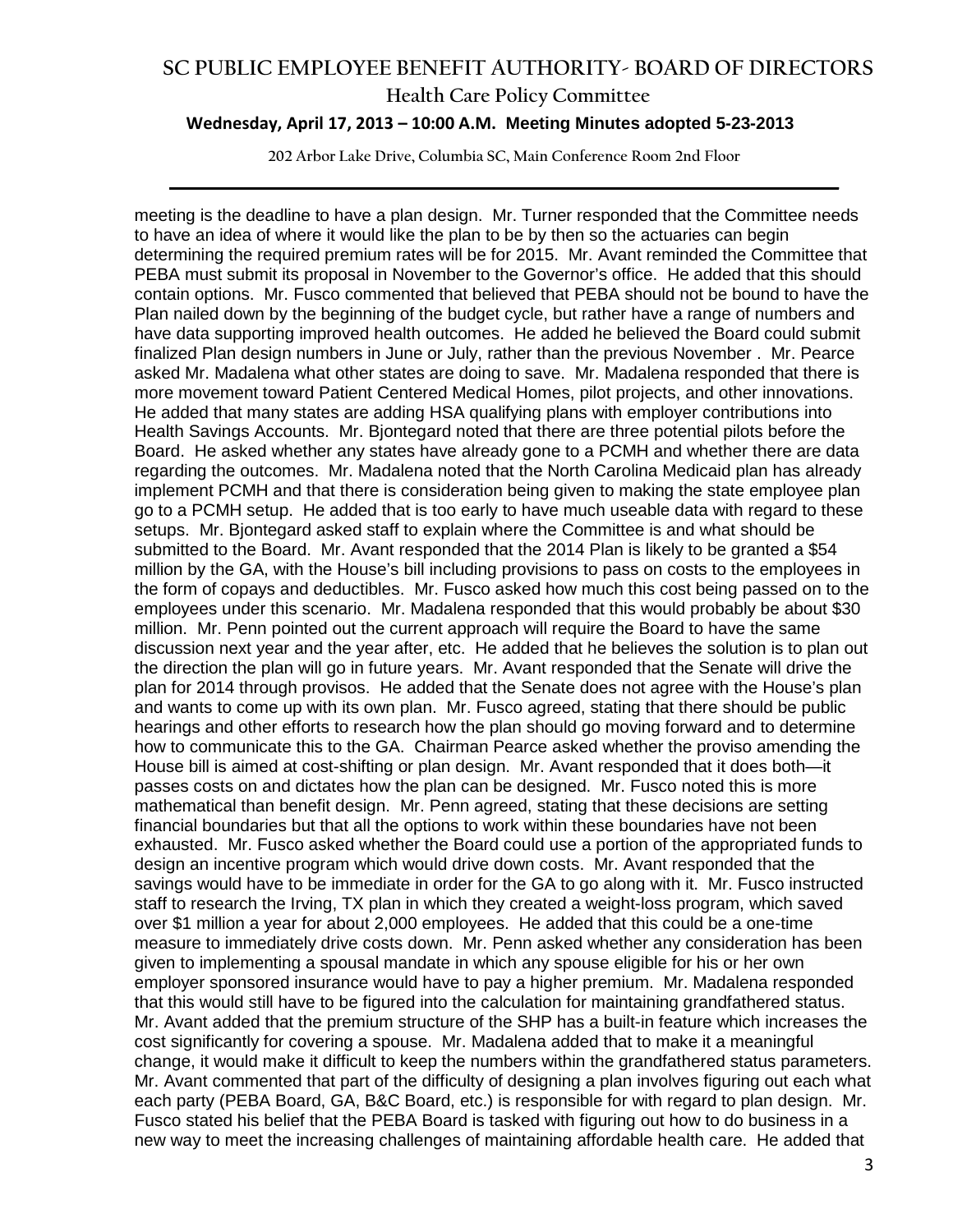#### **Health Care Policy Committee**

#### **Wednesday, April 17, 2013 – 10:00 A.M. Meeting Minutes adopted 5-23-2013**

**202 Arbor Lake Drive, Columbia SC, Main Conference Room 2nd Floor \_\_\_\_\_\_\_\_\_\_\_\_\_\_\_\_\_\_\_\_\_\_\_\_\_\_\_\_\_\_\_\_\_\_\_\_\_\_\_\_\_\_\_\_\_\_\_\_\_\_\_\_\_\_\_\_\_\_\_\_\_\_\_\_\_\_\_\_\_\_\_\_**

he believes this is why it is good that the Board contains representative members like him so they can work for the benefit of the groups they represent. Mr. Bjontegard noted that the discussion has always been directed at cost-shifting and cost-sharing, rather than toward the quality of care members are receiving. Mr. Fusco asked Mr. Madalena whether the Board can adjust the tobacco surcharge for 2014. Mr. Madalena responded that there is some leeway to make adjustments to the surcharge without jeopardizing the Plan's grandfathered status. Mr. Madalena excused himself at this point.

Chairman Pearce asked Mr. Bjontegard what his hope is for the Committee's decision at this point. Mr. Bjontegard responded that the Committee needs focus with regard to where they can look for designing the Plan for the coming years. Mr. Avant responded that there is only expected to be about \$54 million appropriated for employer premium contributions. He added that different versions being considered by the GA involved making up the remaining costs either in the form of employee contributions or through copays and deductibles. He noted that the Senate Finance Committee has added such specific parameters for the Plan design to avoid another situation like what happened in 2012, in which the B&C Board changed the cost-sharing structure of the Plan premium increases. Chairman Pearce sought clarification on whether the Committee can do anything with the 2014 Plan. Mr. Avant responded that there may be room for adjustment for the 2014 Plan design because the GA's guidelines define maximum increases for employee costs. Mr. Fusco restated his suggestion that the Board consider using a certain amount of funds to create a one-time incentive program to immediately cut costs to the Plan. Mr. Avant responded that these expenses would have to reduce expenditures at the end of the year. Mr. Fusco sought clarification as to whether such a program would be permitted while maintaining grandfathered status. Mr. Avant added that if the actuaries signed off that the program would save money and they were wrong, the Board would then be tasked with adjusting premiums mid-year to make up the losses. Chairman Pearce suggested Committee members make recommendations to their appointers for initial approval. He asked whether this is something the Committee should do now. Mr. Penn responded that designing the 2014 Plan year is a short-sighted goal. Chairman Pearce added that the B&C Board will only approve or reject the proposal of the PEBA Board. Therefore, there needs to be a finalized Plan going to the B&C Board. Mr. Penn restated his concern that action made year-to-year will only result in continuously chasing cost-sharing. Mr. Turner reminded the Committee that there are limits within which the Board can adjust the parameters set by the proposals of the GA. Mr. Fusco suggested leaving some room within the parameters of the Board's proposal to suggest some innovative ideas. Chairman Pearce advised staff to research the Irving, TX plan to determine the potential benefit of such a setup and allow the Board to tweak it to fit within the restraints of the anticipated provisos. Mr. Bjontegard suggested not limiting potential programs to just the Irving, TX program, but to include any proposed programs which may potentially save the Plan money. Chairman Pearce asked Mr. Penn whether he had any additional suggestions to staff for researching potential programs, such as those implemented at Michelin. Mr. Penn responded that he was not sure whether the parameters of the potential provisos and maintaining grandfathered status would allow many of these programs. Chairman Pearce asked whether the Board needs to submit a proposed plan design for the August B&C Board meeting. Mr. Penn suggested using the 2015 plan year as the stepping off point for what the future of the Plan should look like. Mr. Bjontegard stated that as long as the Plan is grandfathered, the Board's options are very limited—therefore, the Board should look at how to get out from underneath grandfathered status as soon as possible. Chairman Pearce agreed, stating that as members of the Board they should be able to make decisions in the best interest of the members of the Plan. He suggested that Mr. Penn could head a subcommittee to outline the long-term future of the Plan. Mr. Penn responded saying that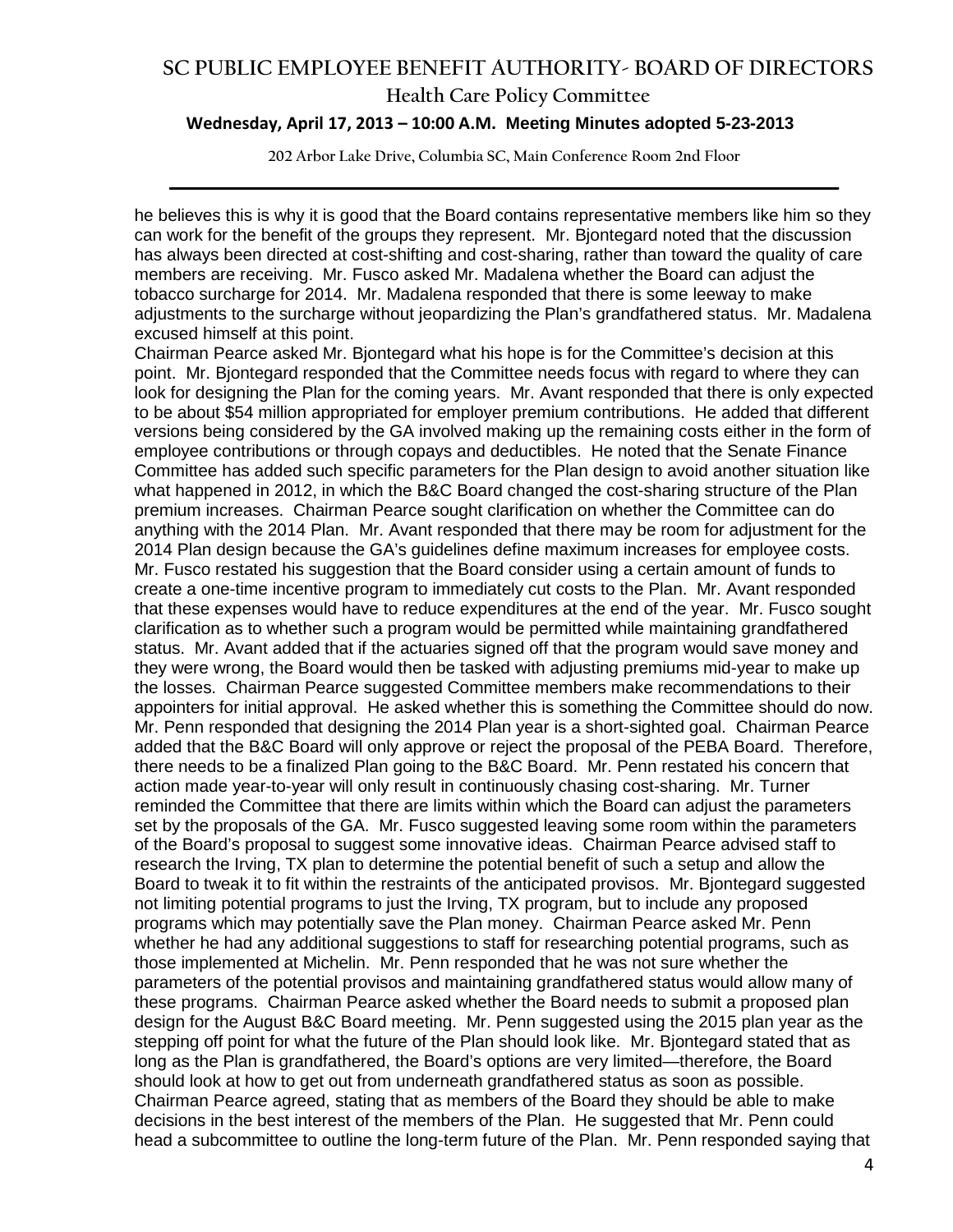#### **Health Care Policy Committee**

#### **Wednesday, April 17, 2013 – 10:00 A.M. Meeting Minutes adopted 5-23-2013**

**202 Arbor Lake Drive, Columbia SC, Main Conference Room 2nd Floor \_\_\_\_\_\_\_\_\_\_\_\_\_\_\_\_\_\_\_\_\_\_\_\_\_\_\_\_\_\_\_\_\_\_\_\_\_\_\_\_\_\_\_\_\_\_\_\_\_\_\_\_\_\_\_\_\_\_\_\_\_\_\_\_\_\_\_\_\_\_\_\_**

the challenge to this would be his full-time job. Mr. Bjontegard agreed, adding that this is a lot of responsibility for one person to accept. Chairman Pearce stated that the Committee needs to task the actuaries with coming up with a three-year plan to develop the richest, most costeffective Plan for the employees of South Carolina. Mr. Turner responded that this is similar to what Ms. Hartley had requested when she was the Chair of the HCP. Mr. Fusco suggested coming up with a Pareto chart showing the major health concerns for the members of the Plan and using this data to develop a plan of the best tested solutions and to update the Plan. Chairman Pearce asked Mr. Penn if there is any information from Michelin that could help the Committee develop a long-term Plan goal. Mr. Penn responded that he can, but the long term considerations should involve all three parties involved—employees, providers, and the Board. The employees must make good health decisions, the providers must provide the best care, and the Board must decide how to fund the Plan while also keeping the other parties accountable to do their parts. Mr. Fusco commented this is the basis of the framework for the new Plan design. Mr. Bjontegard suggested the Committee's report to the Board should be that there is nothing that can be done for the 2014 Plan, but that the focus will be long-term beginning with the 2015 Plan.

#### **4. Information: Medical University of South Carolina Proposal**

Chairman Pearce introduced a proposal by MUSC. Mr. Avant reported that a phone conference occurred a couple of weeks prior to this meeting in which staff discussed with MUSC executives regarding a pilot program called a population health approach—similar to a PCMH. He noted that the Medicare and Medicaid reimbursements to providers will decrease significantly in the coming years. They also have about 60,000 visits per year from SHP members and have 12,000 employees. Mr. Fusco asked how the SHP pays MUSC for services. Ms. Smoak stated she can easily provide this information. Mr. Turner added that MUSC has historically waived copays and deductibles for SHP members, pursuant to a 2005 proviso. Mr. Fusco asked whether this is still being done. Mr. Van Camp responded that they are doing voluntarily. Ms. Smoak clarified that the waiver has been only on the patient liability. Mr. Avant continued by explaining the reason they are proposing this is to pilot a program to improve member health outcomes. He added that a follow-up meeting will be scheduled between PEBA staff and MUSC executives. This proposal would include employees of the MUSC Hospital Authority and the university itself. Mr. Turner commented that MUSC cannot withdraw from the SHP because they cannot match the unit costs of the SHP. He added that MUSC is proposing to do things to save the Plan money on its employees, and in exchange they would get a decrease in premiums as acknowledgement of the Plan savings they created. Mr. Fusco asked whether the data being used to support MUSC's proposal is targeted to its employees specifically, or just generically accepted measures. Mr. Van Camp speculated that the second component of the proposal includes targets MUSC employees, but the first part is likely generic in nature. Mr. Bjontegard asked what the added value would be to Committee members travelling to Charleston to conduct these discussions instead of MUSC coming to Columbia. Mr. Avant responded there really is no reason for the Board members to travel to Charleston. Mr. Penn asked who would bear the cost of these programs. Mr. Turner responded that MUSC would pay these costs, as there is no mechanism for PEBA to fund such programs. Mr. Avant replied that many of the details have not been communicated by MUSC yet. Mr. Penn suggested considering the merits of the program to determine whether such a program would benefit the Plan at large. Mr. Bjontegard agreed, stating this would in effect be PEBA's initiative, not MUSC's. Mr. Avant commented that this proposal would be the easiest to implement and could perhaps provide the most meaningful data. Mr. Bjontegard asked whether MUSC is asking to benefit from the cost savings of such a program to the Plan. Mr. Fusco responded that they are looking to recoup some of the losses they will experience due to the